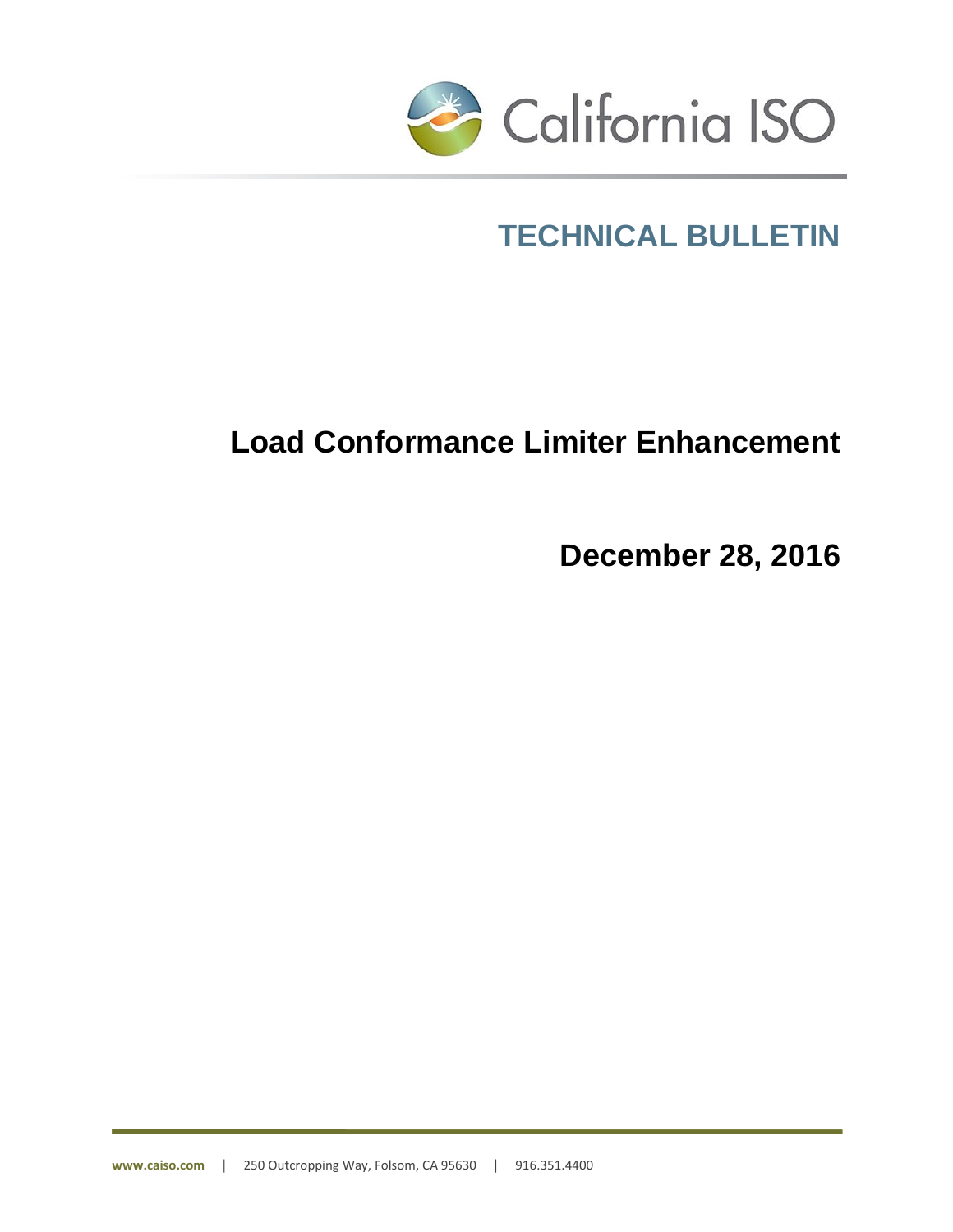

# **Revision History**

| $\Delta$ ate      | Version | <b>Description</b> | <b>Author</b>               |
|-------------------|---------|--------------------|-----------------------------|
| December 28, 2016 |         | Draft Proposal     | Guillermo Bautista Alderete |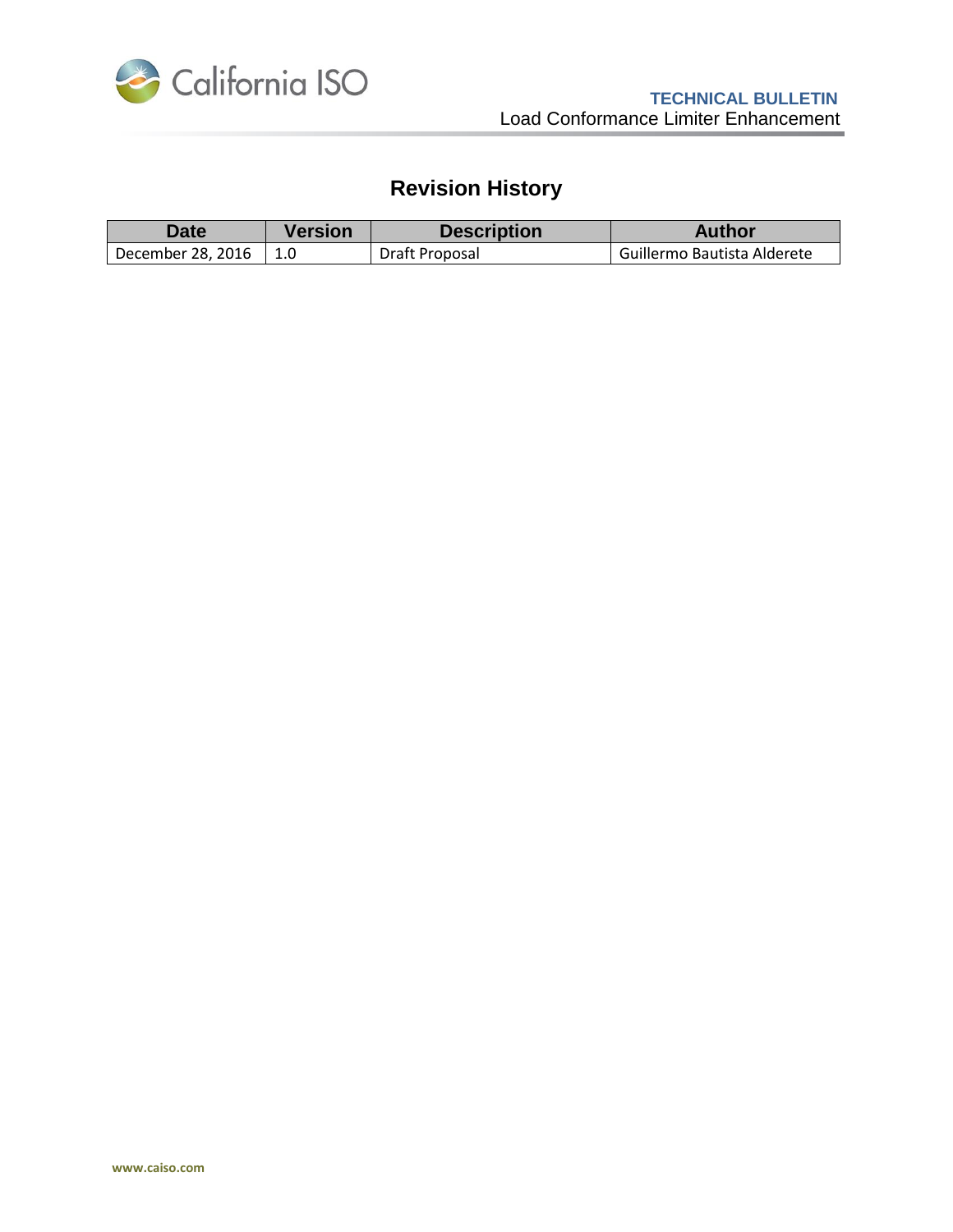

# **Contents**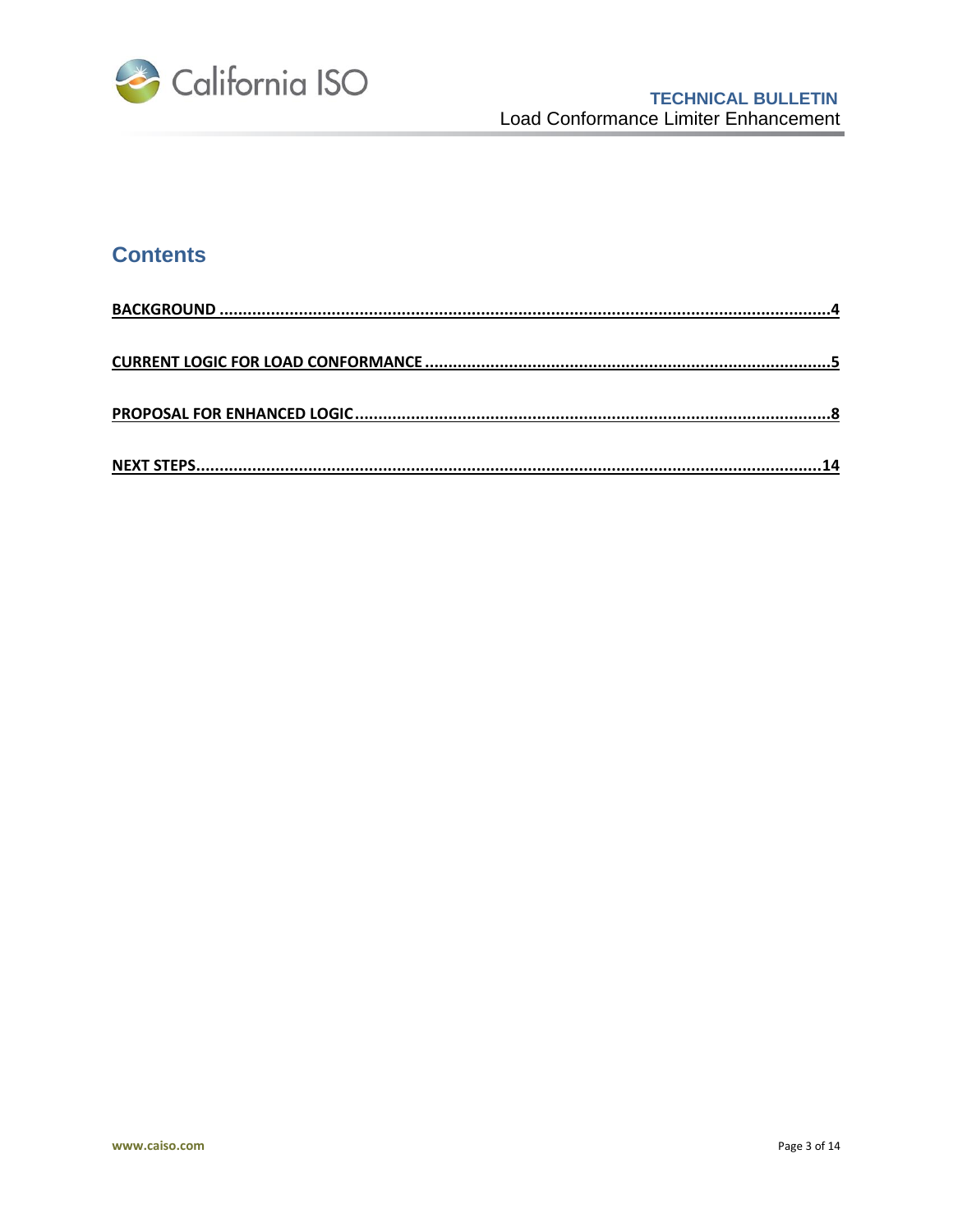

## <span id="page-3-0"></span>**Background**

Grid operators in each of the balancing authority areas that are in the Energy Imbalance Market (EIM) area, including the ISO grid operators, can reconcile differences between actual conditions and what the market systems observe through, among other tools, the use of the load conformance tool. A load conformance is an adjustment –positive or negative– to the overall automated forecasted load requirement used in clearing the real-time market. How much the load requirement is conformed is the result of the operators' best judgement of current system operational and reliability needs that were not factored into the load forecast or the available supply expected by the market dispatch application.<sup>1</sup> Operators conform the load forecast used in the market for more reasons other than just load forecast errors. Other reasons include persistent resource deviations, including renewable deviations, excursion of Area Control Error (ACE), and offsetting lost capacity after forced outages before the outage card is submitted and considered by the market process. Because the adjustments are manual, these adjustments are, by nature, coarse adjustments made to respond quickly to rapidly changing system conditions and tend not to be finely tuned or gradually applied. For example, the operator may believe there is a need to make an adjustment of 100 MW due to load changes in real-time. However, the actual need may be just 83 MW. Thus, the operator may put in a load conformance of 100 MW to obtain the extra dispatch needed to address the expected system ramp conditions. It may happen that the ramp capability available to market is only 90 MW and thus, the market cannot possibly increase by the additional manually conformed value of 100 MW. The main limitation is that the operator cannot observe the precise capacity needs for a specific point of time in the upcoming near future. To know this, the operator would need to know the capacity need and the ramp capability existing in the market prior to the market clearing to determine exactly how much ramp capability exists and will be needed.

 $\overline{a}$ 

<sup>1</sup> In response to concerns raised regarding the use of the load conformance or the load conformance limiter tool, the CAISO committed to commence a stakeholder process to consider improvements to these tools. *Answer of the California Independent systems Operator Corporation to Comments*, November 24, 2015, p. 21. http://www.caiso.com/Documents/Nov24\_2015\_Answer\_Comments\_AvailableBalancingCapacity\_ER15-861-006.pdf.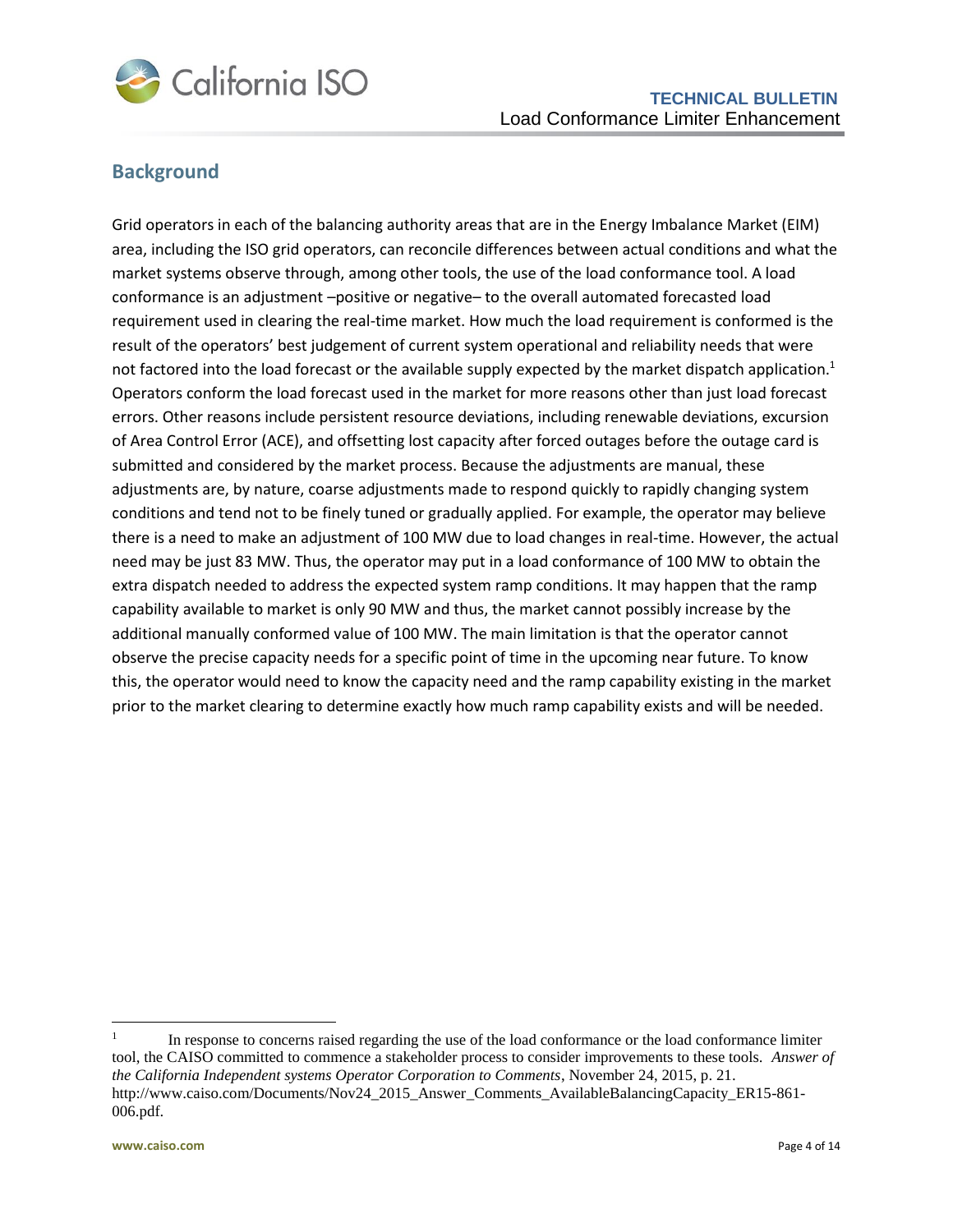

### <span id="page-4-0"></span>**Current Logic for load conformance**

The CAISO uses a load conformance limiter in the CAISO and in each of the EIM balancing authority areas to prevent manually driven over-adjustments when using load conformance from causing artificial infeasibilities – that is, one that does not reflect actual scarcity conditions. The current logic is relatively simple and relies only on information of the current binding interval and the power balance constraint infeasibility observed in the market in that current interval. When the magnitude of the infeasibility, either positive or negative, is less than the load conformance, and the infeasibility is in the same direction as the conformance (positive conformance for under-supply infeasibilities and negative conformance for over-supply infeasibilities), the load conformance limiter automatically limits the operator's adjustments to a value that is just smaller than the level of infeasibility. In the pricing run, the limiter will effectively set the market requirement to the value where the market is still feasible to meet its power balance constraint; this will allow the market to clear at the last economical signal of the market instead of relying on the relaxation of the power balance constraint infeasibility and its corresponding relaxation parameter price. The limiter will not apply in conditions when the magnitude of the infeasibility is greater than or in the opposite direction to the load conformance because in such conditions the load conformance was not the cause of the infeasibility rather underlying system conditions triggered the infeasibility.

Although the current logic may capture some intended scenarios, it may not always capture the full set of intended scenarios in which manual over-adjustments cause infeasibilities and in some other instances it may apply the limiter in excess. Let us consider some cases to illustrate the different scenarios.

**Example 1.** In this first example, consider that in the current binding interval there is a load conformance of negative 100 MW (Int 2) and a power balance constraint infeasibility of 80 MW (undersupply). In this example, the load conformance is actually reducing the market requirements by 100 MW. The previous interval (Int 1) had a load conformance of negative 350 MW and no power balance constraint infeasibility.

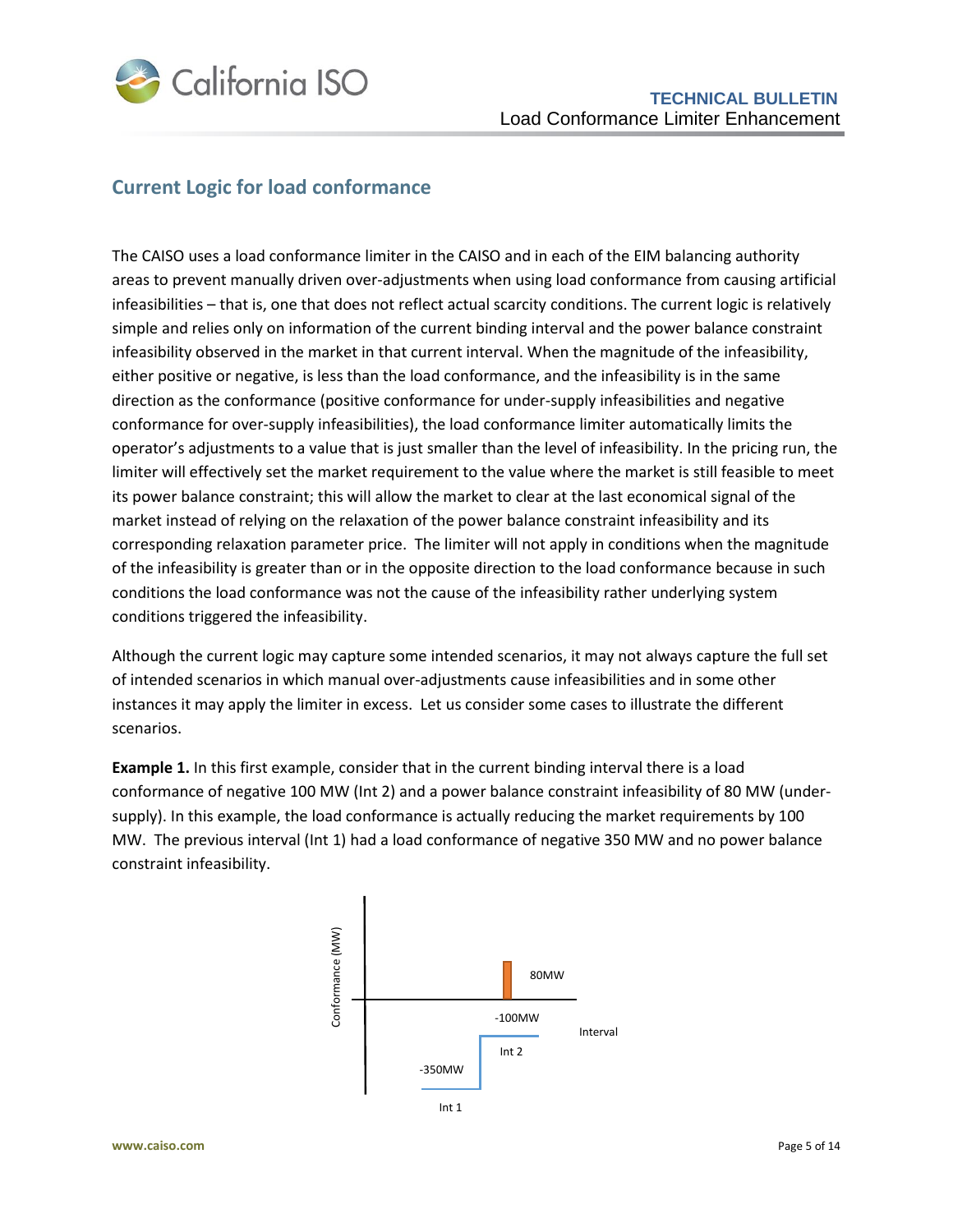

Under the current logic, the load conformance limiter would not apply. Although the magnitude of the infeasibility is smaller than the magnitude of the load conformance, the limiter does not trigger because the infeasibility and the conformance are in different directions. This assumes that a negative conformance cannot result in a positive power balance constraint infeasibility. This is the main limitation of the existing logic, which is to rely solely on information of the current interval. In reality the power balance constraint infeasibility of 80 MW can be attributed to the load conformance change from negative 350 MW (previous interval) to negative 100 MW (current interval), which effectively means an actual increase to the market requirements of 250 MW. The power balance constraint infeasibility does not reflect actual scarcity in that interval but rather is triggered by the 250 MW load conformance increase between the two intervals that leads to the power balance constraint infeasibility (undersupply).

**Example 2.** In this second example, consider modifying the pattern of the load conformance in example 1 as shown in the following illustration:



In this example, load is conformed by a positive 350 MW in the current interval (Int 2) after it had been conformed by a positive 100 MW in the prior interval (Int 1). The current logic will trigger the load conformance limiter because the power balance constraint infeasibility of 80 MW is smaller than the load conformance of 350 MW. Similar to the previous case, the infeasibility is actually caused by the load conformance change of 250 MW (350 MW minus 100 MW) and not by the full load conformance of 350 MW.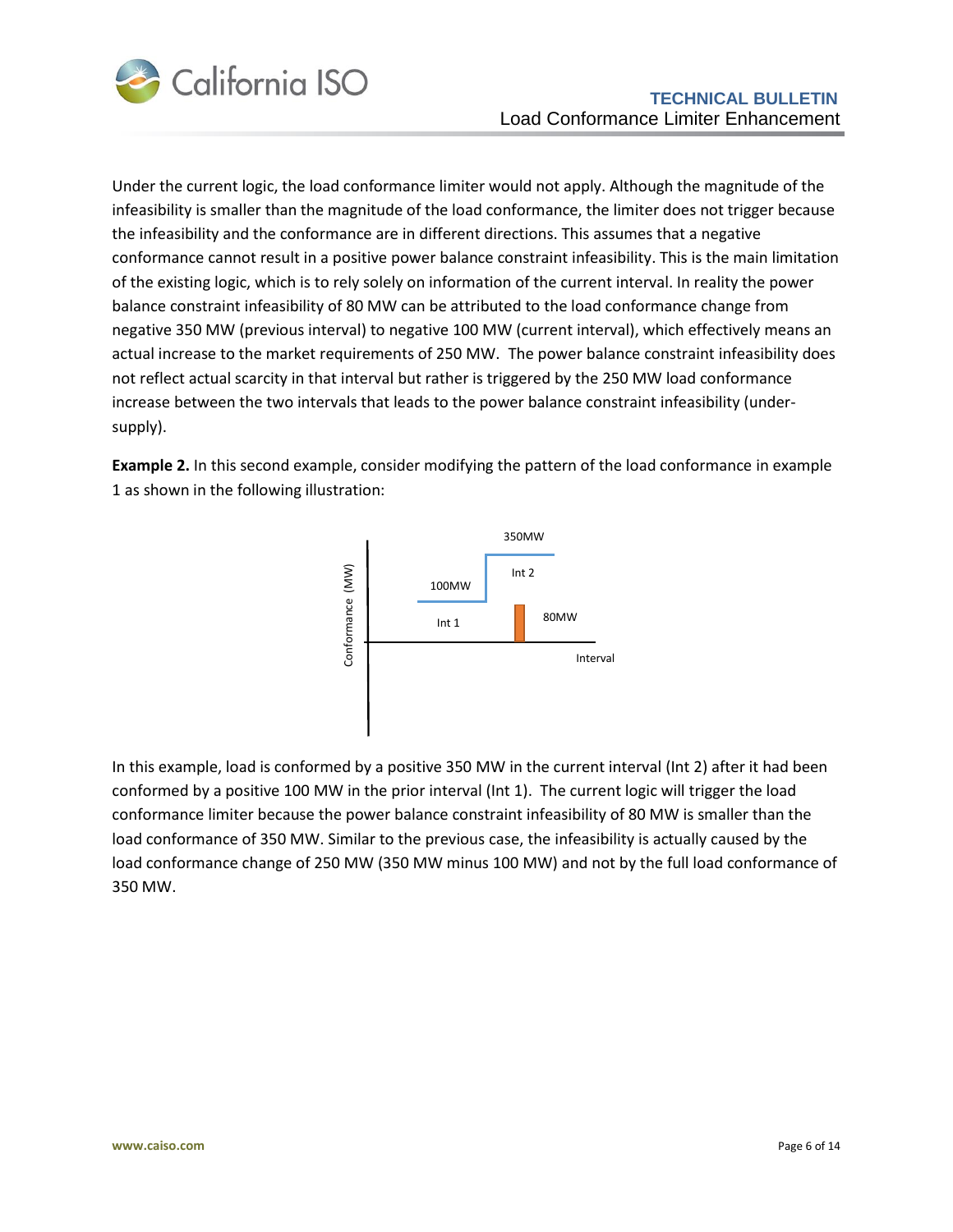

#### **Example 3.** In this third example, the scenario is further modified as illustrated in the following graph.



In this example, the load was conformed by negative 250 MW in the prior interval (Int 1) and there was no conformance in the current interval (Int 2). Under the current logic, the load conformance limiter would not trigger because there is no load conformance applied to the current interval when a power balance constraint infeasibility of 80 MW is observed. Similar to the two previous examples, the infeasibility was caused by the load conformance change of 250 MW (which is 0 minus [-250 MW]). This example illustrates the case where the load conformance limiter should apply even in some when there is no actual load conformance in the current interval.

These first three examples highlight the need to include in the load conformance limiter not just the absolute values of the infeasibility and load conformance in the current interval, but to the relative change of load conformance and infeasibility between current and previous intervals.

**Example 4.** This fourth example illustrates a case where the load conformance limiter may be triggering but the manual load conformance did not actually cause the infeasibility.



Under this example, assume that the load conformance of 350 MWs value now remains constant for multiple intervals. As explained in example 2, the load conformance change introduced at the beginning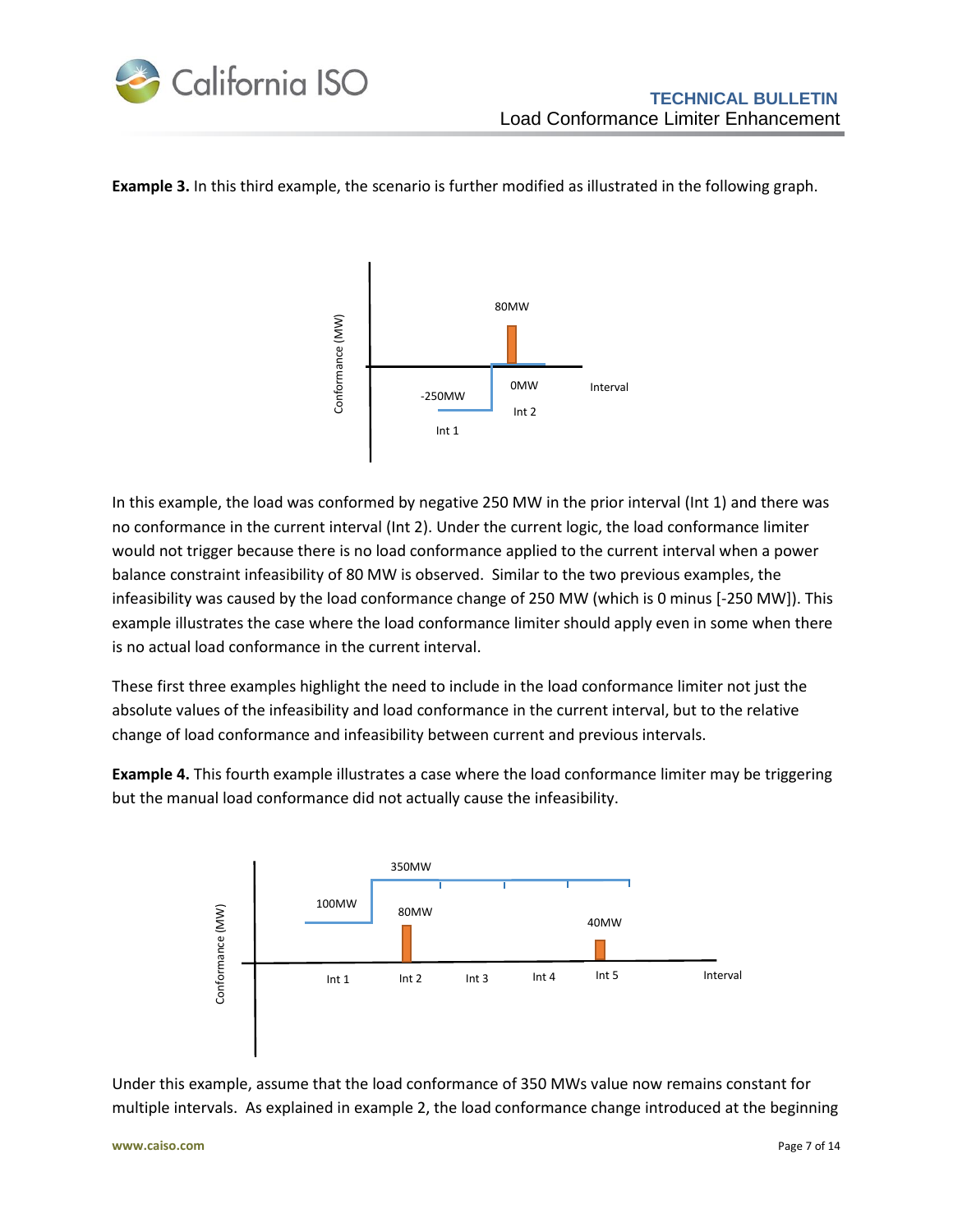

#### **TECHNICAL BULLETIN** Load Conformance Limiter Enhancement

of the time period between intervals 2 and 1 caused the first infeasibility of 80 MWs. Under the current logic, the limiter would trigger for such an infeasibility.

In the subsequent intervals, although the load conformance remained constant in the system after the first infeasibility, there were no subsequent infeasibilities following the 80 MWs infeasibility. This implies the system had sufficient ramp capability to internalize the 350 MWs load conformance. However, a few intervals later, there is an infeasibility of 40 MWs in interval 5 even when the load conformance has remained constant. This means that the original change of the load conformance did not cause the infeasibility because the system absorbed the conformance before the infeasibility of 80 MW, and there must have been another change happening in the system that together with the standing load conformance prompted the infeasibility. Under the current logic, in the 40 MW infeasibility case, the limiter would still trigger because (i) the infeasibility is smaller than the load conformance and (ii) the infeasibility and the load conformance are in the same direction. One element in support of this conclusion is that if the 350 MW of load conformance was not in the market, the 40 MW infeasibility would not occur implying that the load conformance contributed to but was not the sole cause of the infeasibility. A counterargument is that the market fully absorbed the original conformance of 350 MW in previous intervals and a new infeasibility was really prompted by the actual changes in the system (such as a load forecast change, unit deviation, etc.) rather than being triggered by the magnitude of the change in manual load conformance.

## <span id="page-7-0"></span>**Proposal for enhanced logic**

These simple examples highlight how the triggers for the current load conformance limiter logic should be enhanced. The proposed enhanced load conformance limiter logic has the following characteristics:

- 1. It is based on the change of load conformance and infeasibility between current interval and previous intervals
- 2. It is not limited to relying only on the load conformance in the current interval.
- 3. It is not subject to having the power balance constraint (PBC) infeasibility in the same direction of the load conformance.
- 4. It builds up a memory of the change in load conformance for the outcome from previous determinations about whether the load conformance limiter was applied.

The enhanced logic can be captured with the following formula:

$$
C_i = (PBC\_inf_i - PBC\_inf_{i-1}) - (Conf_i - Conf_{i-1}) + \max(0, C_{i-1})
$$
\n(1)

Where *i* is the index for current interval and  $(i - 1)$  stands for previous interval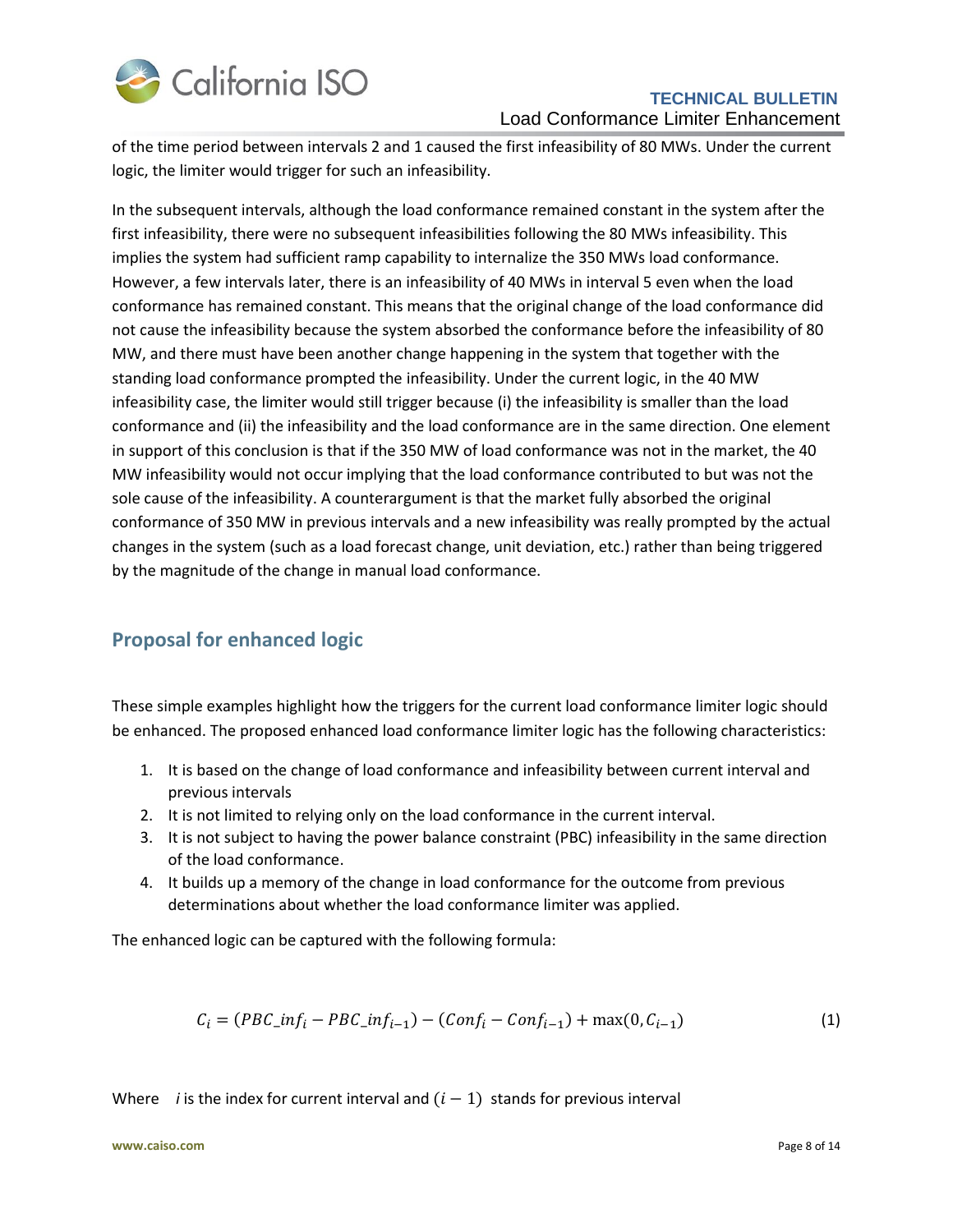

#### **TECHNICAL BULLETIN** Load Conformance Limiter Enhancement

 $C_i$  is the remaining available capability to absorb power balance constraint infeasibilities in current interval

 $(PBC\_inf_i - PBC\_inf_{i-1})$  is the change of power balance constraint infeasibility between current and previous intervals

 $(Conf_i - Conf_{i-1})$  is the change of load conformance between current and previous intervals

 $max(0, C_{i-1})$  is the carry-over capability from previous interval.

Once the remaining capability  $C_i$  is estimated, the load conformance limiter will be triggered if and only if  $C_i < 0$ .

In any given interval when the power balance constraint infeasibility is 0,  $|C_i|$  is reset to 0.

The logic captured with expression 1 is applicable for intervals with under-supply infeasibilities. For over-supply infeasibilities, the expression is adjusted as follows

$$
C_i = (PBC\_inf_i - PBC\_inf_{i-1}) - (Conf_i - Conf_{i-1}) + \min(0, C_{i-1})
$$
\n(2)

With the load conformance limiter triggering when  $C_i > 0$ .

The current logic of load conformance limiter is a special case of the more general proposed expression when all terms related to the previous interval are ignored from the proposed formula as follows

$$
C_i = (PBC_{inf} - Conf_i)
$$
 (3)

And the test would be  $C_i < 0$ ? to apply the limiter.

Thus, the current logic is a specific variation of the proposed enhancement.

The following examples are used to illustrate how the proposed enhancement to the load conformance limiter would trigger.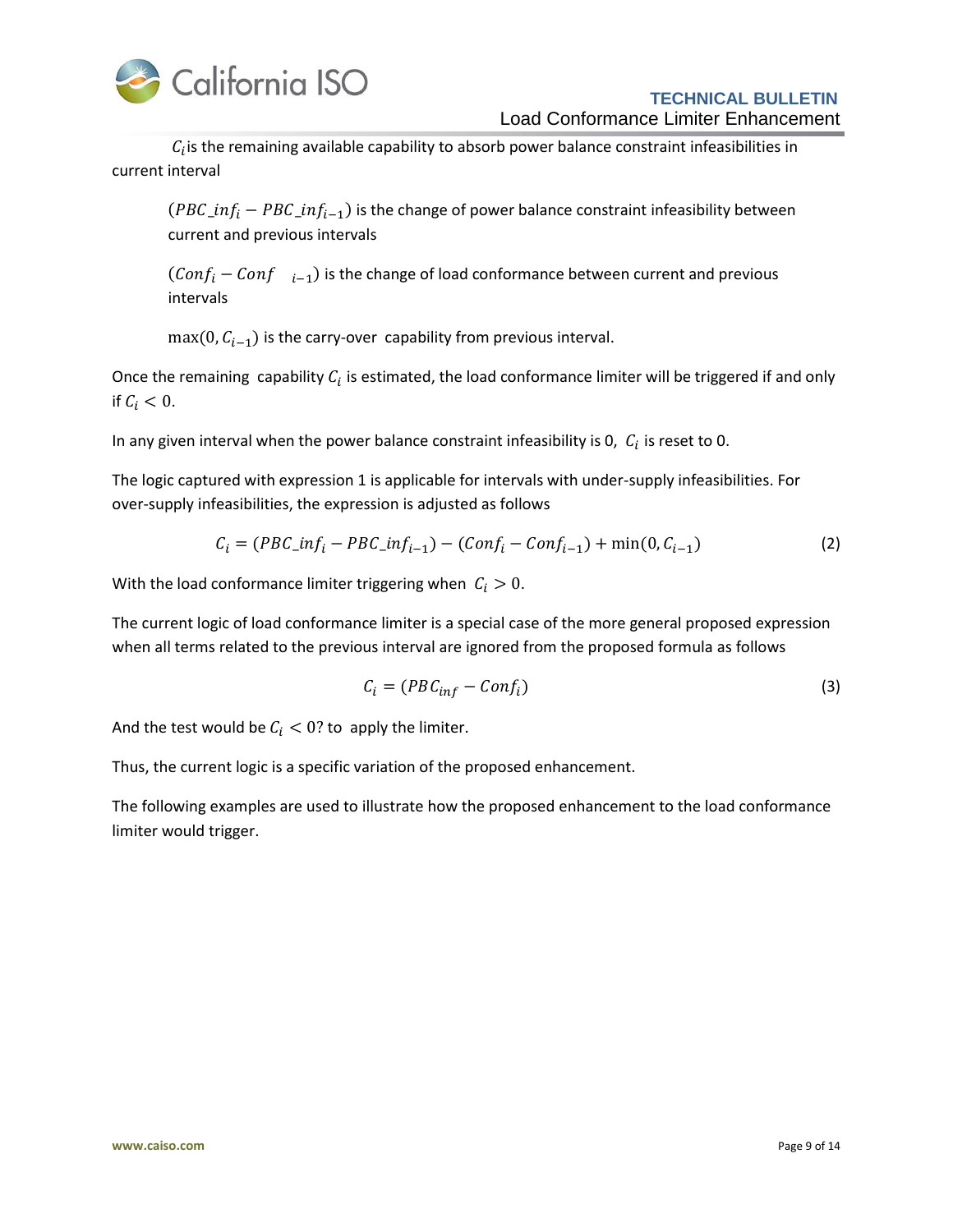



**Example 5.** Consider the cases illustrated in examples 1 through 3 with the proposed logic.

For the first example, start with  $C_0 = 0$  and then calculate  $C_1$  as follows

$$
C_1 = (80 - 0) - (0 - 250) + \max(0,0) = -170
$$

 $C_1$  =-170<0? Yes, then the load conformance limiter applies.

For the second example, start with  $C_0 = 0$  and then calculate  $C_1$  as follows

 $C_1 = (80 - 0) - (-100 + 350) + \max(0,0) = -170$ 

 $C_1$  =-170<0? Yes, then the load conformance limiter applies.

For the third example, start with  $C_0 = 0$  and then calculate  $C_1$  as follows

 $C_1 = (80 - 0) - (0 + 250) + \max(0,0) = -170$ 

 $C_1$  =-170<0? Yes, then the load conformance limiter applies.

As discussed in the previous sections, in each of these three cases the load conformance limiter should apply since the load conformance change drove the infeasibility. The proposed logic captures all these three scenarios properly.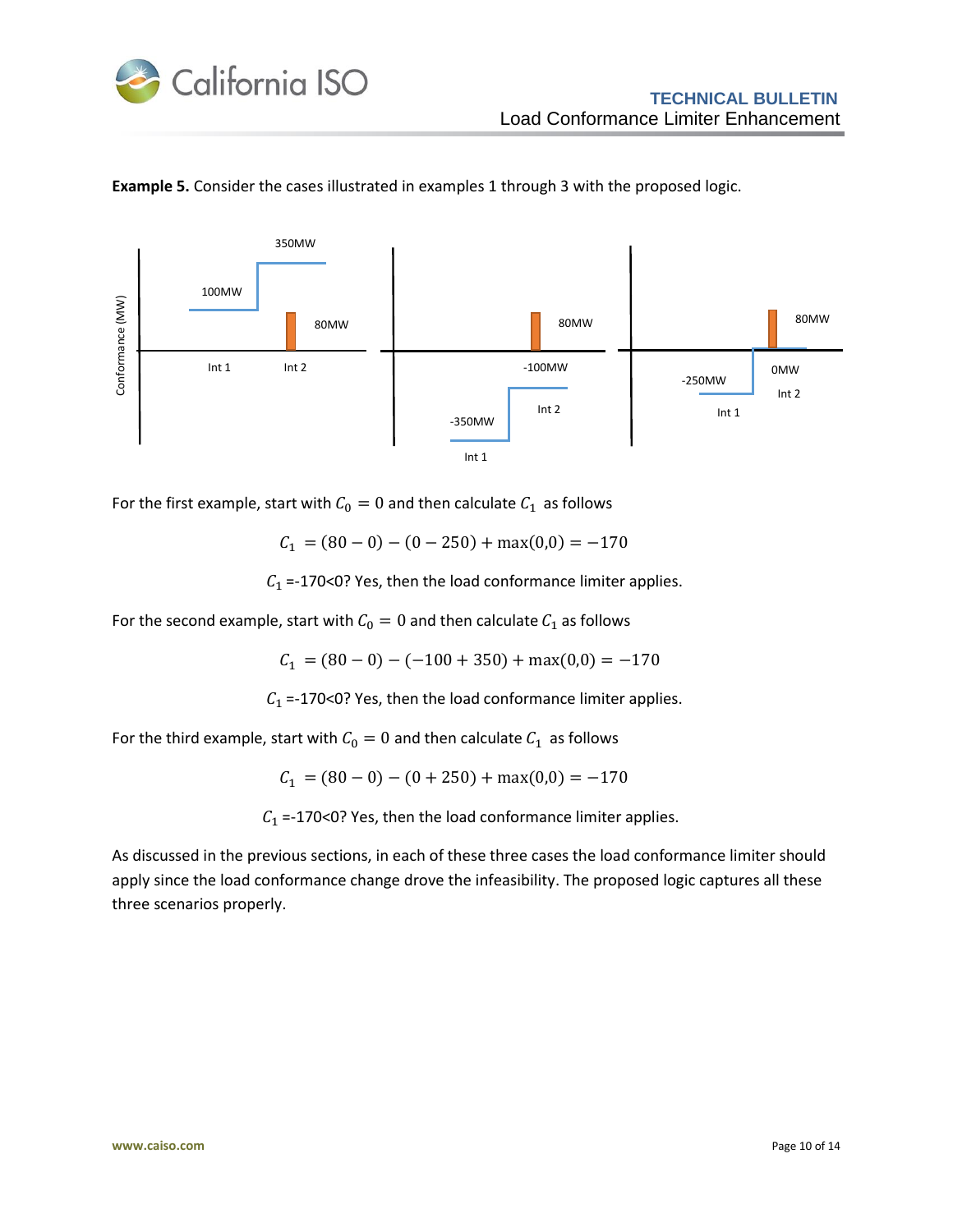

**Example 6.** Using the previous example, consider other scenarios by building up a subsequent interval (Int 3).



For the first example, start with  $C_1 = -170$  as estimated from previous interval and then calculate  $C_2$ as follows

 $C_2 = (70 - 80) - (350 - 350) + \max(0, -170) = -10$ 

 $C_2$  =-10<0? Yes, then the load conformance limiter applies.

For the second example, start with  $C_1 = -170$  as estimated from previous interval and then calculate  $C_2$  as follows

$$
C_2 = (70 - 80) - (100 - 100) + \max(0, -170) = -10
$$

 $C_2$  =-10<0? Yes, then the load conformance limiter applies.

For the third example, start with  $C_1 = -170$  as estimated from previous interval and then calculate  $C_2$ as follows

 $C_2 = (70 - 80) - (0 - 0) + \max(0, -170) = -10$ 

 $C_2$  =-10<0? Yes, then the load conformance limiter applies.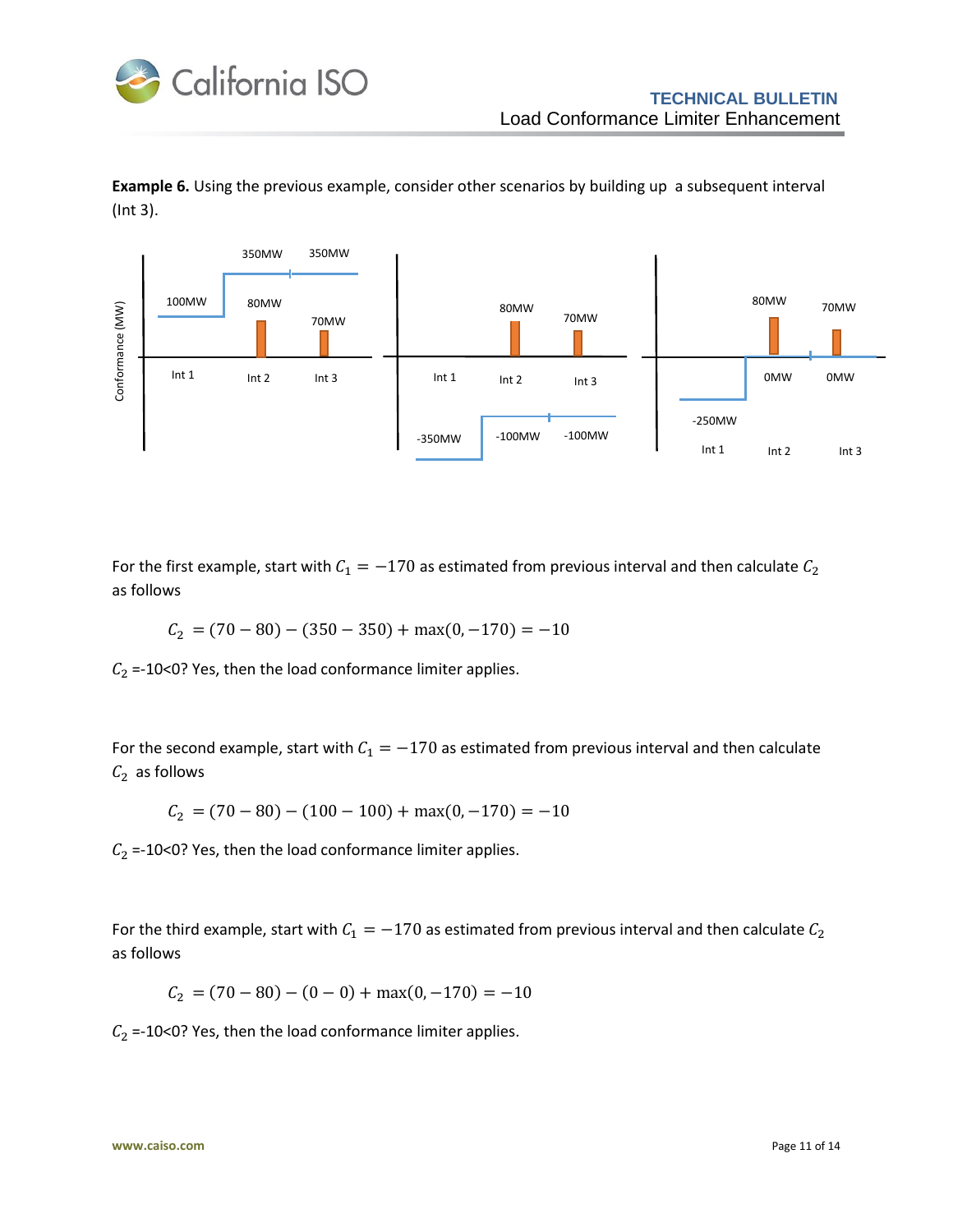

**Example 7.** Continue building the prior examples by assuming the load conformance is decreased in interval 4 as shown in the following cases.



For the first example, start with  $C_2 = -10$  as estimated from previous interval and then calculate  $C_3$  as follows

 $C_3 = (15 - 70) - (340 - 350) + \max(0, -10) = -45$ 

 $C_3$  =-45<0? Yes, then the load conformance limiter applies.

For the second example, start with  $C_2 = -10$  as estimated from previous interval and then calculate  $C_3$ as follows

$$
C_3 = (15 - 70) - (-110 + 100) + \max(0, -10) = -45
$$

 $C_3$  =-45<0? Yes, then the load conformance limiter applies.

For the third example, start with  $C_2 = -10$  as estimated from previous interval and then calculate  $C_3$  as follows

 $C_3 = (15 - 70) - (-10 - 0) + \max(0, -10) = -45$ 

 $C_3$  =-45<0? Yes, then the load conformance limiter applies.

In all three cases, the load conformance limiter would apply, even when the most recent load conformance in interval 4 was an actual reduction with respect to the previous load conformance. This is because the 15 MW infeasibility is still a consecutive left-over infeasibility from the original load conformance change of 250 MW.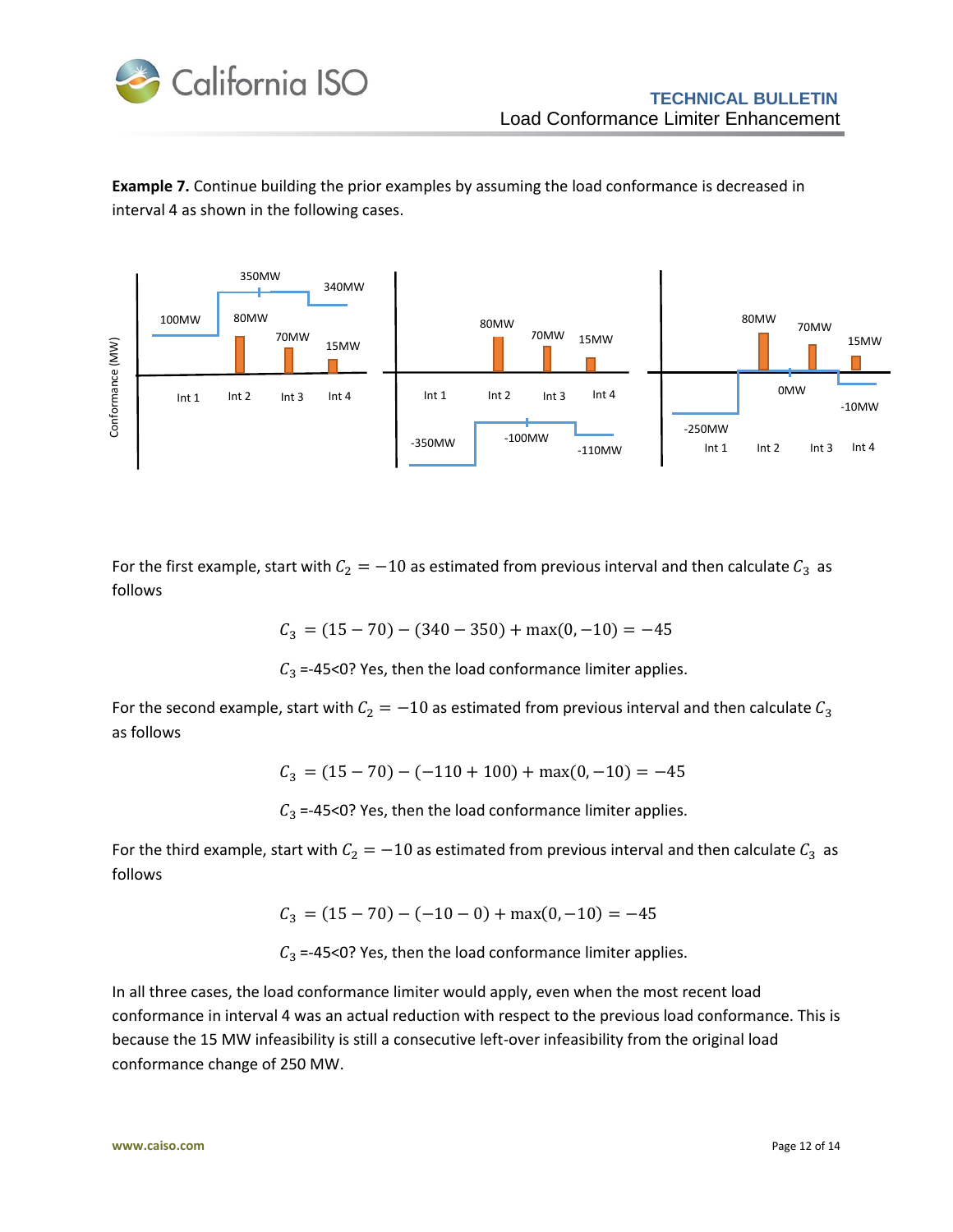

### **TECHNICAL BULLETIN** Load Conformance Limiter Enhancement

**Example 8.** Assume in this case the load conformance is actually increased from 100 MW to 240 MW. Consider the third interval for analysis.



By starting the calculation from the first interval, for the third interval we have that  $C_1 = -60$  and then calculate  $C_2$  as follows

 $C_2 = (81 - 80) - (240 - 240) + \max(0, -60) = 1$ 

 $C_2$  =1<0? No, then the load conformance limiter does not apply.

The logic for this scenario is that the limiter does not apply because the under-supply infeasibility actually increases with respect to the previous interval even when the load conformance remains constant. This means that some other factor drove the 1 MW increase in infeasibility rather than the change in the load conformance. One counter-argument could be that although the additional MW of infeasibility was created by another factor, most of the infeasibility could still be a left-over effect from the original change. However, trying to identify what portion of the infeasibility in the current interval was actually caused by another factor or from the original load conformance change could not be determined only with the information available about conformance and infeasibility.